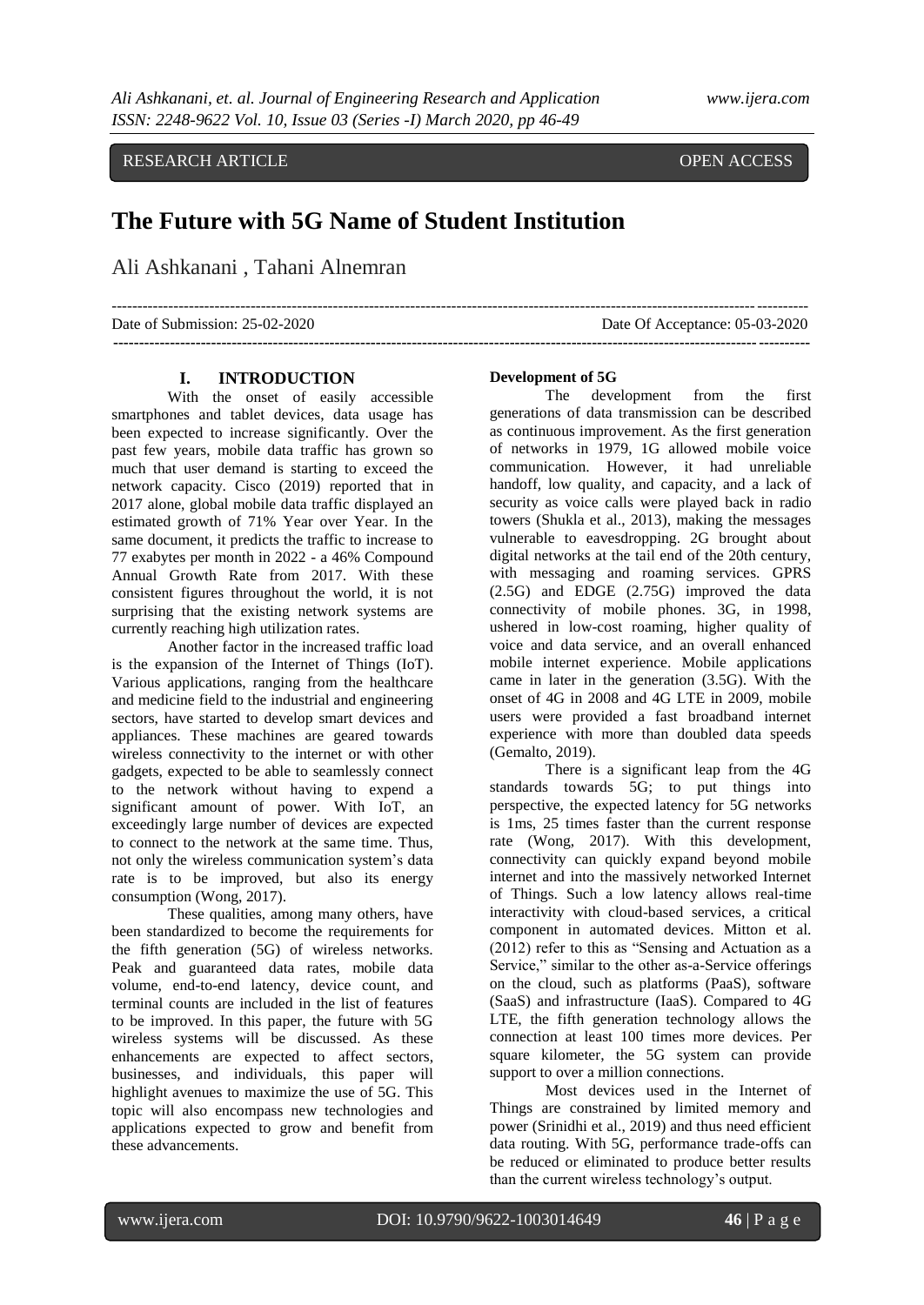### **The Internet of Things**

As touched upon in the previous section, an anticipated outcome of 5G development is an increased potential for the Internet of Things (IoT). The 5G system is expected by researchers to be a substantial boost to the deployment of IoT (Militano et al., 2015) because of its powerful connectivity features. IoT, sometimes referred to as "Industrial Internet" and "Internet of Everything," is a network of physical objects, encompassing

devices of all types and sizes, which communicate with each other to achieve a set of goals (Patel et al., 2016). Often, these everyday objects work to create a better quality of life, but can also be used for industrial and business purposes. It is interesting to note that the objects involved in the IoT are not just electronic or digital devices, but even things such as food, furniture, and fashion items.



**Fig. 1** Simplified diagram of IoT (Alluwar, 2016)

Gopal & Kuppusamy (2015) state that the ideal Internet of Things would allow mobile devices to gather and process data and transmit the information to networked objects without human input. These data may include location, weather conditions, and even device usage. IoT can already be applied to various sectors. However, armed with the power and potential of 5G technology, the results are expected to be impressive. With a mobile data volume of 10Tb/s/km2, 1000 times higher than its 4G counterpart, 5G systems could recognize drivers along highways and directly deliver media on their phone instead of traditional billboard advertisements. This method could also work for mobile phones detected to periodically visit specific locations, such as a gym, a particular clothing shop, or a favorite restaurant. Because of 5G's higher reliability rate of 99.999%, coupled with its end-to-end latency of less than 1ms, selfsteered motor vehicles are expected to achieve subhuman reflexes and lower rates of failure. Not only will this apply to cars, but more massive transportation modes such as trains and aircraft as well.

Another improvement from 4G is the 1 trillion IoT terminal capacity of 5G networks. In any medical facility with a plethora of devices, such as pacemakers, heart monitors, or even weight-sensitive beds and reactive room conditions, 5G's ability to provide a high number of connections allows for a better quality of service. Communication among these devices, along with a centralized repository for further human analysis, can elevate healthcare to higher standards. Similarly, energy utilization can be monitored and minimized in homes and buildings

through 5G capabilities and IoT. With 90% less energy consumption than 4G networks, 5G can connect objects for as long as ten years without human intervention (Gemalto, 2019). Even on a scaled-back estimate of several months, the power conserved within these systems is still significant. Life at home can also be improved with water and air quality monitoring, alongside other environmental concerns (Gopal & Kuppusamy, 2015). Large-scale infrastructure may also benefit from the 5G and IoT cooperation. Bridges, railways, and roads can be monitored and given a prompt response with the use of smart sensors and cameras. Urban planning, including waste management and traffic administration, offers scenarios that could be solved with the help of 5G.

#### **Applications of 5G**

Augmented Reality and Virtual Reality

One of the primary concerns raised about the newest generation's technology is its lack of value for consumers. In an article on the network's potential, Dignan (2019) states that while users would be able to access new devices and higher bandwidths, 5G remains a "business event first." In a report by Ericsson Consumer & IndustryLab (2019), the world-class research entity dispels common misconceptions on the consumer's perspective on 5G. The report reveals that consumers see the potential of 5G, and the majority are likely to engage with it within the next few years. In the same statement, over 66% of the respondents stated that they were willing to pay a premium to avail 5G services, with rates ranging from 20% up to 32%, the latter for early adopters. However, this concurrence hinges on the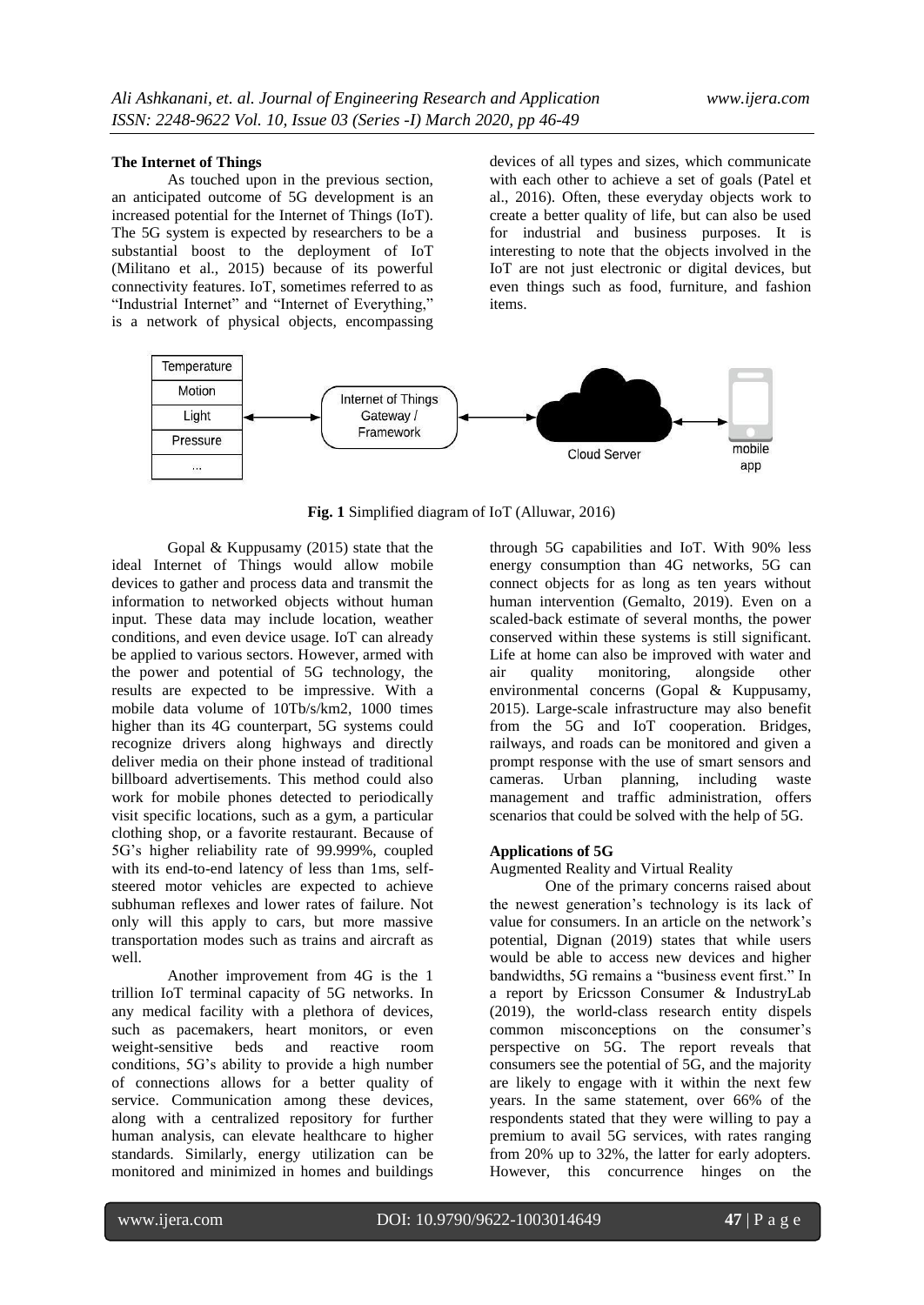precondition that new 5G functionalities are included in the plan.

Video consumption is expected to rise sharply with the introduction of 5G. This development opens the door for the fascinating world of Augmented Reality (AR) and Virtual Reality (VR). Applications with AR/VR technology are expected to account for at least an hour of use, requiring large amounts of data for a fully immersive experience. Ericsson's report (2019) also forecasts that 200GBs per month will be consumed by one in five smartphone users. In an interview by Tibken (2019), Sethi, head of Ericsson's ConsumerLab, shares that 10 minutes of daily AR use can reach up to 50GBs in a month. Consumers may be unable to predict their increase in data use because these metrics are not readily available to the public. AR and VR games and applications demand higher bandwidth and lower latency to produce acceptable results. These streaming requirements currently cannot be provided by mobile networks. Nikolov, CEO of a VR solutions company, states that with 5G, realtime AR/VR experiences can be integrated seamlessly (Bozorgzadeh, 2019).

According to ABI Research (2019), AR/VR ventures rely on three key components: high capacity, low latency, and network uniformity. While some implementations may require one element more than the others, all three features are critical in the user experience of AR/VR applications. Thus, 5G is a necessity to expand and mass-market AR/VR offerings.

Some of the potential uses outlined by ABI Research include automotive video streaming. An AR/VR experience while inside a moving vehicle requires a handoff between multiple supporting cell sites within the network, something that could be challenging with current 4G limitations. Another use case presented is the mitigation of data congestion in densely populated areas. Specifically, in places where events require concurrent data processing, capacity and latency must be at their most effective rates. Supporting videos with 6 Degrees of Freedom, which allows for the changing of both position and orientation along the three axes, need a significantly high bitrate to adjust with the movement. As with most immersive experiences, it would require higher bandwidth and a faster response rate.

Tactile internet, which is hailed as the next step after the Internet of Things, enables spatialbased interaction among humans, machines, and their environment in real-time (Kavanagh, 2018). A low latency system is expected to simulate human interaction and natural reaction times. Network reliability is crucial as tasks are scheduled to be done remotely. Near-perfect performance with a round trip latency of less than 5ms is ideal for complete usability.



**Fig. 2** Tactile Internet Diagram (ZeitgeistLab, 2019)

#### Simultaneous Translations

Another engaging opportunity that 5G presents is the possibility of near real-time translations. While standards on remote translations. While standards on remote interpreting are far from developed (Capelli, 2019), much can be explored with the onset of new technology. Without the limitation of having to be physically present, off-location interpreters can queue engagements more efficiently and can provide services without imposing their presence. Improved network systems that allow the fast and

reliable transfer of data-intensive and timesensitive information would revolutionize the remote translation industry.

With the evolution of 5G to provide higher audio and video resolutions, augmented reality would mitigate the possible estrangement in remote interpreting. Similar to an online business video conference, the translator's virtual presence could be projected onto a single view for everyone, such as next to the speaker or host. As technologies develop, it could even be possible to replicate the